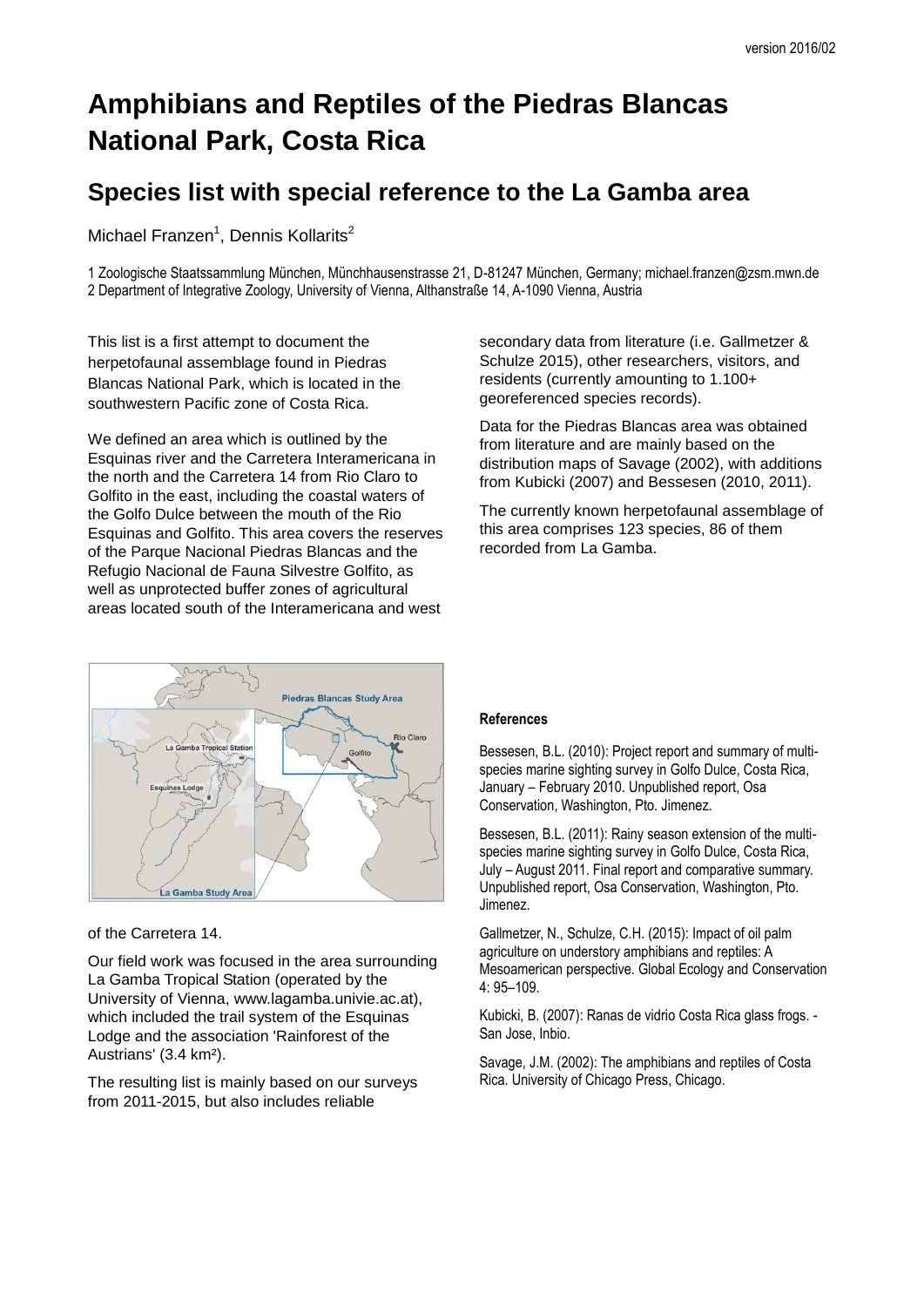## **Species List**

| <b>Species</b>                   | Vernacular names                                                       | La Gamba |
|----------------------------------|------------------------------------------------------------------------|----------|
| <b>Amphibians</b>                |                                                                        |          |
| <b>Caecilians</b>                |                                                                        |          |
| <b>Family Caeciliidae</b>        |                                                                        |          |
| Gymnopis multiplicata            | Purple Caecilian; Dos cabezas, Solda con solda, Suelo con suelos       | x        |
| Oscaecilia osae                  | Caecilian; Dos cabezas, Solda con solda, Suelo con suelos              | x        |
|                                  |                                                                        |          |
| <b>Salamanders</b>               |                                                                        |          |
| <b>Family Plethodontidae</b>     |                                                                        |          |
| Bolitoglossa lignicolor          | Salamander; Salamandra                                                 | x        |
| Oedipina alleni                  | Allen's Tropical Worm Salamander; Salamandra                           | x        |
| Oedipina pacificensis            | Pacific Tropical Worm Salamander; Salamandra                           |          |
|                                  |                                                                        |          |
| Frogs and toads                  |                                                                        |          |
| <b>Family Bufonidae</b>          |                                                                        |          |
| Incilius aucoinae                | Rain Forest Toad; Sapo del bosque lluvioso                             | x        |
| <b>Incilius coniferus</b>        | Green Climbing Toad; Sapo verde arboricola                             | x        |
| Rhaebo haematiticus              | Litter Toad; Sapo hojarasquero                                         | x        |
| Rhinella marina                  | Cane Toad, Marine Toad; Sapo comun                                     | x        |
| <b>Family Centrolenidae</b>      |                                                                        |          |
| Cochranella granulosa            | Granular Glass Frog; Rana de vidrio granular                           | x        |
| Espadarana prosoblepon           | Emerald Glass Frog; Rana de vidrio esmeralda                           | x        |
| Hyalinobatrachium colymbiphyllum | Cricket Glass Frog; Rana de vidrio grillo                              |          |
| Hyalinobatrachium valerioi       | Reticulated Glass Frog; Rana de vidrio reticulada                      | x        |
| Sachatamia albomaculata          | Spotted Glass Frog; Rana de vidrio punteada, Rana de vidrio de cascada | x        |
| Teratohyla pulverata             | Speckled Glass Frog; Rana de vidrio manchada                           | x        |
| <b>Family Dendrobatidae</b>      |                                                                        |          |
| Allobates talamancae             | Talamanca Rocket Frog; Rana cohete de Talamanca                        | χ        |
| Dendrobates auratus              | Green & Black Poison Frog; Rana venenos verdinegra                     | х        |
| Oophaga granulifera              | Granular Poison Frog; Rana venenosa granulada                          |          |
| <b>Phyllobates vittatus</b>      | Golfo Dulce Poison Frog; Rana venenosa de Golfo Dulce                  |          |
| Silverstoneia flotator           | Lowland Rocket Frog; Rana brincadora de bajura                         | x        |
| <b>Family Hylidae</b>            |                                                                        |          |
| <b>Agalychnis callidryas</b>     | Red-Eyed Leaf Frog; Rana de hoja de ojos rojos                         | x        |
| Agalychnis spurrelli             | Gliding Leaf Frog; Rana                                                | x        |
| Dendropsophus ebraccatus         | Hourglass Treefrog, Harlequin Treefrog; Rana arboricola manchada       | x        |
| Dendropsophus microcephalus      | Yellow Tree Frog; Rana arboricola amarilla                             | x        |
| Hypsiboas rosenbergi             | Rosenberg's Treefrog; Rana arboricola de Rosenberg                     | x        |
| Scinax boulengeri                | Boulenger's Snouted Treefrog; Rana arboricola narizona                 | x        |
| Scinax elaeochrous               | Olive Snouted / Narrow-headed Treefrog; Rana arboricola cabezapequena  | x        |
| Smilisca phaeota                 | Masked Treefrog; Rana arboricola enmascarada                           | x        |
| Smilisca sila                    | Pugnosed Frog; Rana arboricola nata                                    |          |
| Smilisca sordida                 | Drab Treefrog; Rana                                                    | х        |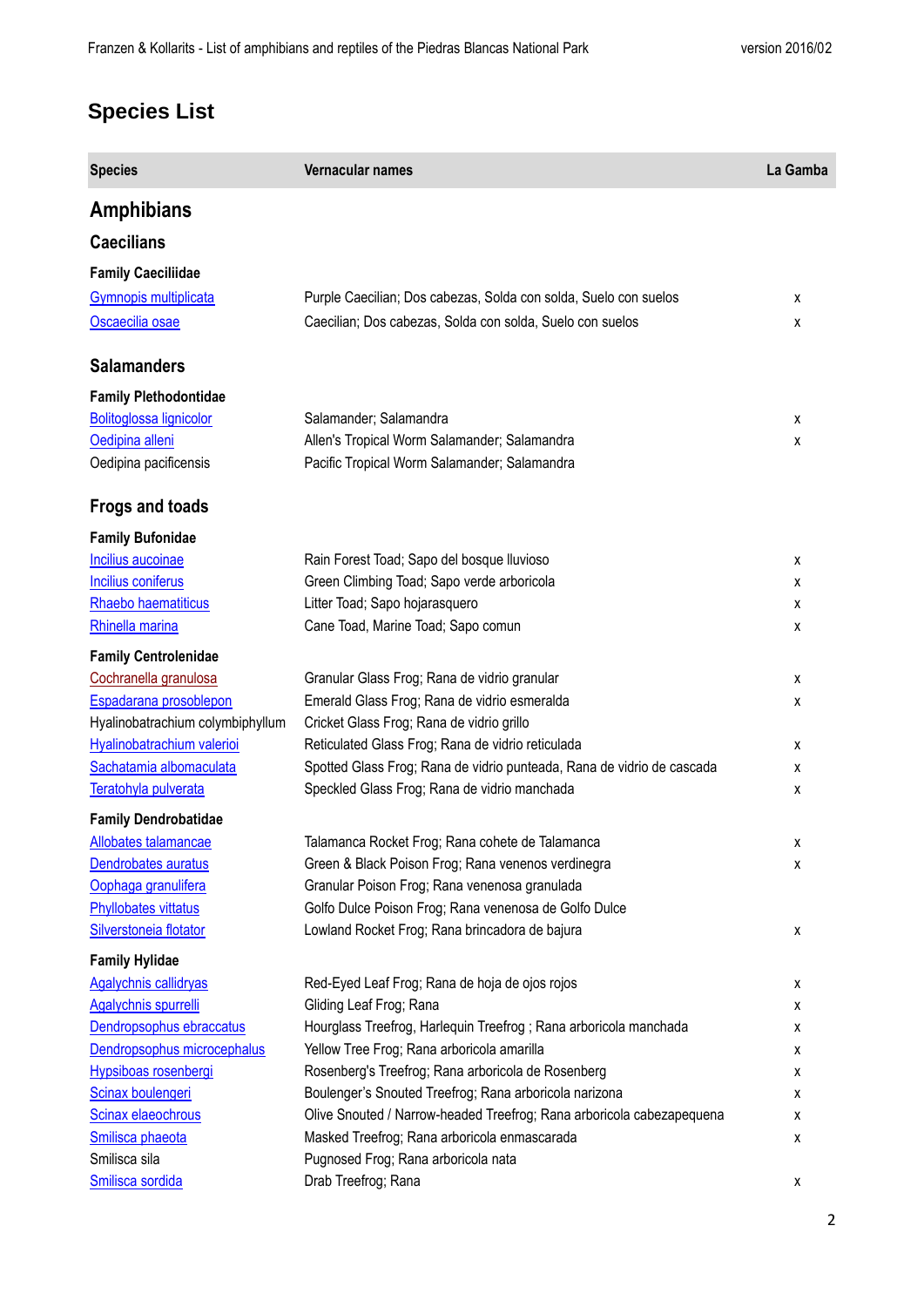| <b>Species</b>                    | Vernacular names                                                | La Gamba |
|-----------------------------------|-----------------------------------------------------------------|----------|
| <b>Family Ranidae</b>             |                                                                 |          |
| Lithobates warszewitschii         | Brilliant Forest Frog; Rana Coral                               | x        |
| <b>Family Leptodactylidae</b>     |                                                                 |          |
| <b>Engystomops pustulosus</b>     | Tungara Frog; Sapito tungara                                    | х        |
| Leptodactylus fragilis            | Mexican White-lipped Frog; Rana, sapo                           | x        |
| Leptodactylus insularum           | Marbled Foam Frog; Rana espumosa de marmol                      | х        |
| Leptodactylus melanonotus         | Fringe-toed Foam Frog; Rana, sapo                               |          |
| Leptodactylus poecilochilus       | White-lipped Frog, Thin Toed Frog; Rana, sapo                   |          |
| Leptodactylus savagei             | Savage's Thin-toed Frog; Smoky Jungle Frog; Rana de toro        | x        |
| <b>Family Craugastoridae</b>      |                                                                 |          |
| Craugastor crassidigitus          | Isla Bonita Robber Frog, Slim-fingered Rainfrog; Ranita, sapito | x        |
| <b>Craugastor fitzingeri</b>      | Common Rain Frog, Fitzinger's Rain Frog; Rana de lluvia comun   | x        |
| Craugastor rugosus                | Rain frog, Robber Frog; Ranita, sapito                          |          |
| Craugastor stejnegerianus         | Stejneger's Rain Frog; Rana de Iluvia de Stejneger              | x        |
| Craugastor taurus                 | Rain frog, Robber Frog; Ranita, sapito                          |          |
| <b>Family Eleutherodactylidae</b> |                                                                 |          |
| Diasporus diastema                | Common Dink Frog; Rana campanilla comun                         | x        |
| Diasporus vocator                 | Vocal Dink Frog; Rana campanilla vocal                          | х        |
| <b>Family Strabomantidae</b>      |                                                                 |          |
| <b>Pristimantis cruentus</b>      | Golden-groined Robber Frog; Rana ladrona muslidora              | х        |
| Pristimantis ridens               | Rain frog; Robber Frog; Ranita, sapito                          |          |
|                                   |                                                                 |          |
| <b>Reptiles</b>                   |                                                                 |          |
| <b>Lizards</b>                    |                                                                 |          |
| <b>Family Corytophanidae</b>      |                                                                 |          |
| <b>Basiliscus basiliscus</b>      | Common Basilisk; Basilisco común                                | х        |
| Basiliscus plumifrons             | Green Basiisk; Basilisco Esmeralda                              |          |
| Corytophanes cristatus            | Smoothhead Helmeted Basilisk; Lagartijo perro zompopo           | х        |
| <b>Family Dactyloidae</b>         |                                                                 |          |
| <b>Anolis aquaticus</b>           | Water Anole; Lagartija, anolis                                  | х        |
| <b>Anolis biporcatus</b>          | Giant Green Anole; Abaniquillo verde                            | х        |
| Anolis capito                     | Bighead Anole; Abaniquillo jaspeado                             | x        |
| Anolis charlesmyersi              | Anole Lizard; Lagartija, anolis                                 | x        |
| <b>Anolis lemurinus</b>           | Ghost Anole; Abaniquillo lemurino                               | x        |
| <b>Anolis limifrons</b>           | Slender Anole, Border Anole; Lagartija, anolis                  | X        |
| <b>Anolis polylepis</b>           | Many-scaled Anole; Lagartija, anolis                            | x        |
| <b>Family Iguanidae</b>           |                                                                 |          |
| Ctenosaura similis                | Spiny-tailed Iguana; Garrobo                                    |          |
| Iguana iguana                     | Green Iguana; Iguana verde                                      | х        |
| <b>Family Anguidae</b>            |                                                                 |          |
| Coloptychon rhombifer             | Lowland Alligator Lizard; Lagartija caimán                      |          |
| <b>Family Gekkonidae</b>          |                                                                 |          |
| Gonatodes albogularis             | Yellow Headed Gecko; Geco cabeza amarilla                       | x        |
| <b>Hemidactylus frenatus</b>      | Bridled Gecko; Geco de frenillo                                 | х        |
| Hemidactylus garnotii             | Garnot's Gecko; Geco de Garnot                                  |          |
|                                   |                                                                 |          |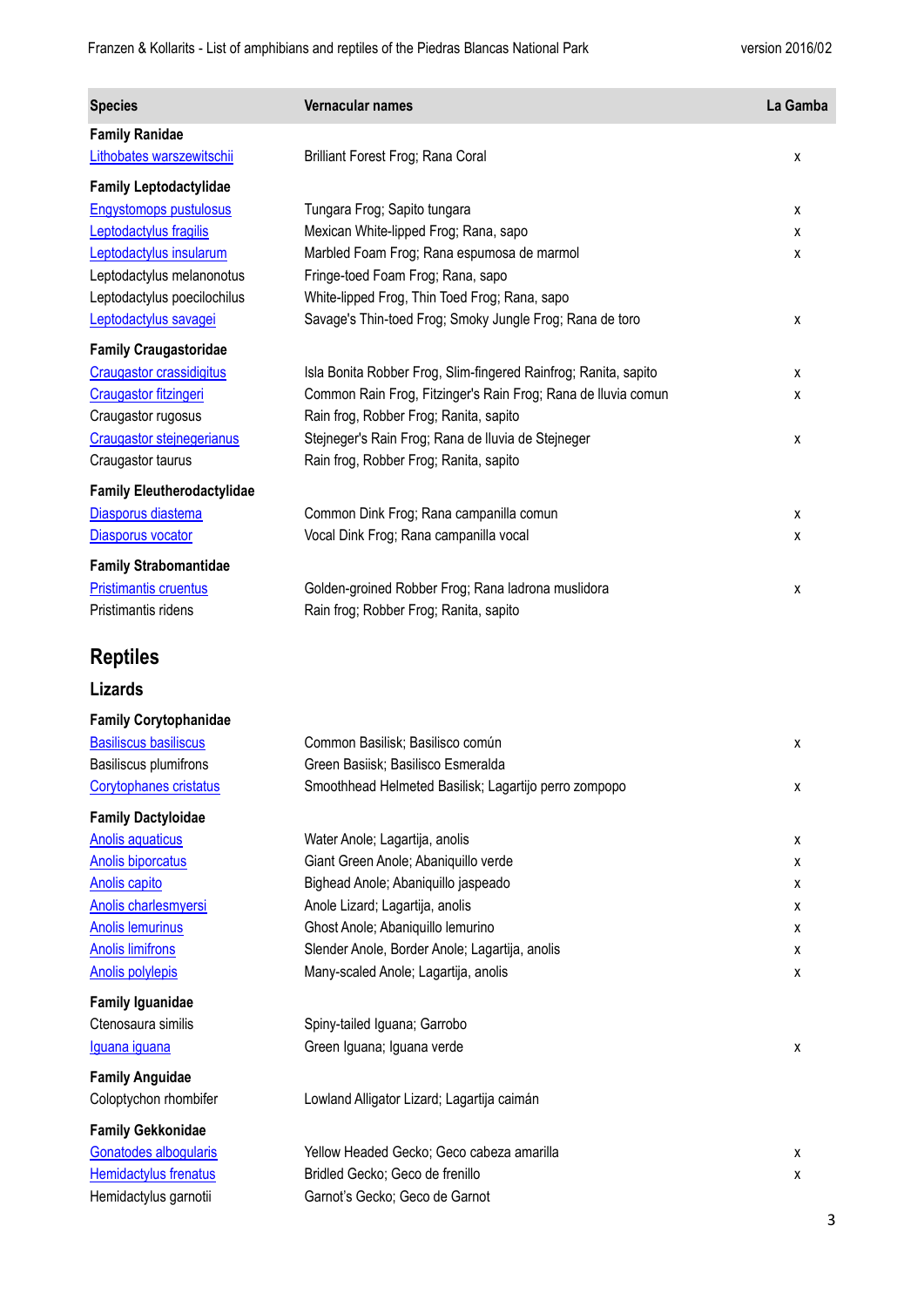| <b>Species</b>                                     | Vernacular names                                                            | La Gamba |
|----------------------------------------------------|-----------------------------------------------------------------------------|----------|
| Lepidodactylus lugubris<br>Thecadactylus rapicauda | Dark House Gecko; Geco de casa lúgubre<br>Turnip Tail Gecko; Geco escorpión | х        |
| <b>Family Sphaerodactylidae</b>                    |                                                                             |          |
| Lepidoblepharis xanthostigma                       | Orange-tailed Gecko; Geco cola anaranjada                                   |          |
| Sphaerodactylus graptolaemus                       | Marked-throated Pigmy Gecko; Geco enano gorgimanchado                       | x        |
| <b>Family Teiidae</b>                              |                                                                             |          |
| <b>Holcosus festivus</b>                           | Central American Ameiva; Ameiva de Centroamérica                            | х        |
| <b>Holcosus leptophrys</b>                         | Blotched-flanck Ameiva; Ameiva flanquimanchada                              | х        |
| Holcosus quadrilineatus                            | Four-lined Ameiva; Ameiva de cuatro líneas                                  | х        |
| <b>Family Gymnophthalmidae</b>                     |                                                                             |          |
| Gymnophthalmus speciosus                           | Golden Spectacled Lizard; Lagartija dorada                                  |          |
| Leposoma southi                                    | Keeled Leaf-litter Lizard; Lagartija quillada de hojarasca                  | х        |
| Potamites apodemus                                 | Uzzell's Neusticurus; Lagartija                                             |          |
| Ptychoglossus plicatus                             | Taylor's Largescale Lizard; Lagartija                                       |          |
| <b>Family Scincidae</b>                            |                                                                             |          |
| Marisora unimarginata                              | Bronze-backed Skink; Esquinco espalda dorada                                | x        |
| Scincella cherriei                                 | Brown Forest Skink; Esquinco de bosque café                                 | x        |
| <b>Family Xantusiidae</b>                          |                                                                             |          |
| Lepidophyma reticulatum                            | Reticulated Night Lizard; Lagartija nocturna reticulada                     |          |
| <b>Snakes</b>                                      |                                                                             |          |
| <b>Family Boidae</b>                               |                                                                             |          |
| Boa constrictor                                    | Boa constrictor; Boa constrictor, Bécquer                                   | х        |
| Corallus ruschenbergii                             | Northern Treeboa; Boa arborícola norteña                                    |          |
| <b>Family Ungaliophiidae</b>                       |                                                                             |          |
| Ungaliophis panamensis                             | Southern Bromeliad Boa; Boa de la bromelias                                 |          |
| <b>Family Colubridae</b>                           |                                                                             |          |
| <b>Chironius carinatus</b>                         | Keeled Whipsnake; Serpiente de látigo quillada                              | х        |
| Chironius grandisquamis                            | Shiny Whipsnake; Serpiente de látigo negra                                  |          |
| Dendrophidion percarinatum                         | Brown Forest Racer; Corredora café                                          | х        |
| Drymobius rhombifer                                | Blotched Racer; Ranera manchada                                             |          |
| Leptophis ahaetulla                                | Giant Parrotsnake; Bejuquillo verde                                         | х        |
| Leptophis depressirostris                          | Golden-eyed Parrotsnake; Lora falsa de ojos dorados                         |          |
| Leptophis nebulosus                                | Yellow-lipped Parrotsnake; Lora falsa enana                                 |          |
| Mastigodryas melanolomus<br>Oxybelis aeneus        | Olive Lizard Eater; Lagartijera olivaceae                                   | х        |
| Phrynonax poecilonotus                             | Brown Vinesnake; Bejuqulillo café<br>Northern Bird Snake; Pajarera          | x<br>х   |
| Stenorrhina degenhardtii                           | Southern Scorpion-eater; Alacranera sureña                                  |          |
| <b>Tantilla ruficeps</b>                           | Spriped Crowned Snake; Cabeza plana lineada                                 | х        |
| Tantilla supracincta                               | Coral Crowned Snake; Cabeza plana anillada                                  |          |
| <b>Family Dipsadidae</b>                           |                                                                             |          |
| Clelia clelia                                      | Common Mussarana; Zopilota común                                            | х        |
| <b>Coniophanes fissidens</b>                       | Brown Debris Snake; Hojarasquera café                                       | х        |
| Enuliophis sclateri                                | Sock-headed snake; Cabeza blanca                                            | х        |
| Geophis brachycephalus                             | Costa Rican Wormsnake; Culebra de tierra costaricense                       |          |